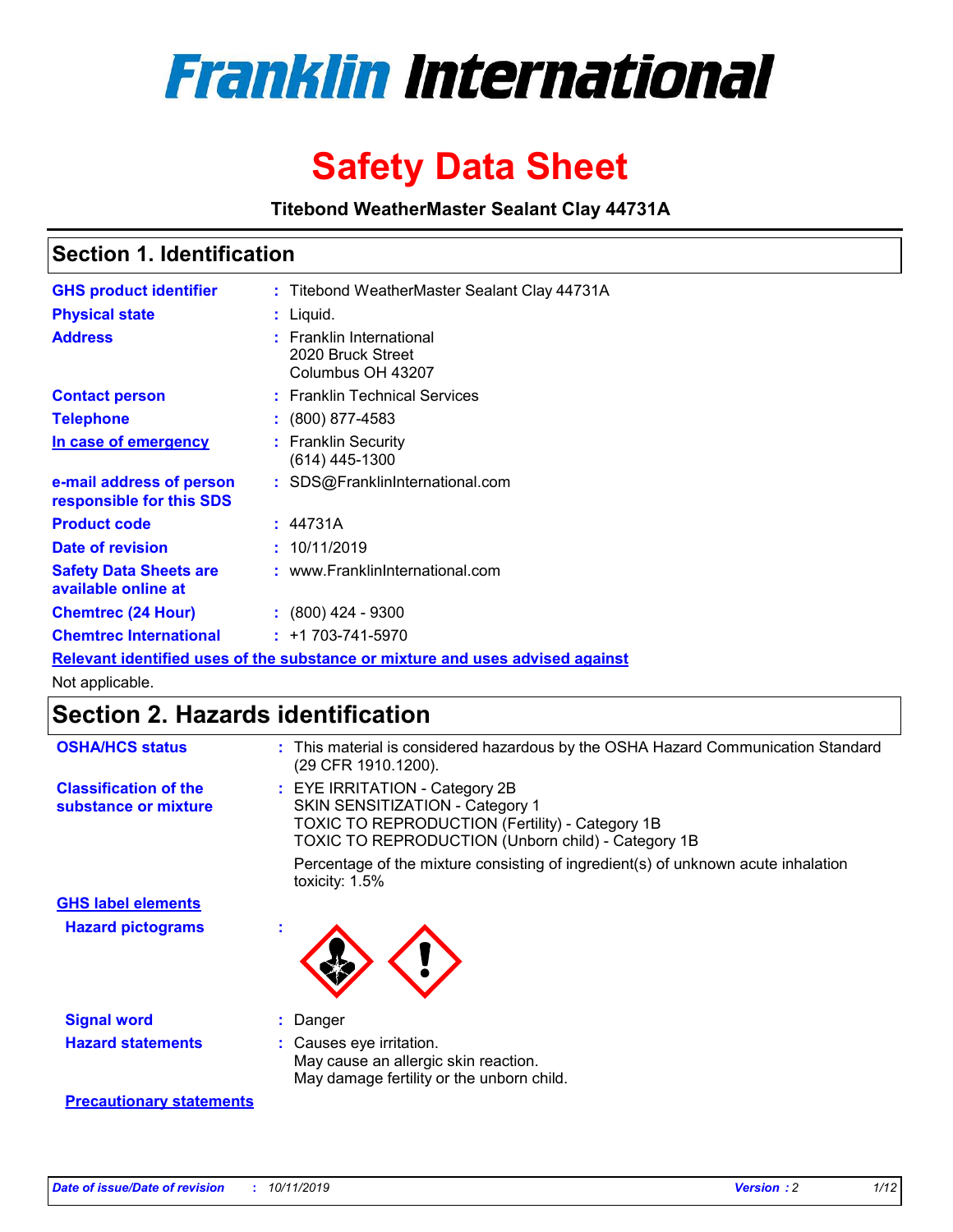### **Section 2. Hazards identification**

| <b>Prevention</b>                          | : Obtain special instructions before use. Do not handle until all safety precautions have<br>been read and understood. Wear protective gloves. Wear eye or face protection.<br>Wear protective clothing. Avoid breathing vapor. Wash hands thoroughly after handling.<br>Contaminated work clothing must not be allowed out of the workplace.                                                        |
|--------------------------------------------|------------------------------------------------------------------------------------------------------------------------------------------------------------------------------------------------------------------------------------------------------------------------------------------------------------------------------------------------------------------------------------------------------|
| <b>Response</b>                            | : IF exposed or concerned: Get medical attention. IF ON SKIN: Wash with plenty of<br>soap and water. Wash contaminated clothing before reuse. If skin irritation or rash<br>occurs: Get medical attention. IF IN EYES: Rinse cautiously with water for several<br>minutes. Remove contact lenses, if present and easy to do. Continue rinsing. If eye<br>irritation persists: Get medical attention. |
| <b>Storage</b>                             | : Store locked up.                                                                                                                                                                                                                                                                                                                                                                                   |
| <b>Disposal</b>                            | : Dispose of contents and container in accordance with all local, regional, national and<br>international regulations.                                                                                                                                                                                                                                                                               |
| <b>Hazards not otherwise</b><br>classified | : Product generates methanol during cure.                                                                                                                                                                                                                                                                                                                                                            |
|                                            |                                                                                                                                                                                                                                                                                                                                                                                                      |

### **Section 3. Composition/information on ingredients**

| <b>Substance/mixture</b><br>: Mixture                |               |                     |
|------------------------------------------------------|---------------|---------------------|
| Ingredient name                                      | $\frac{9}{6}$ | <b>CAS number</b>   |
| 3-aminopropyltriethoxysilane<br>Dibutyltin dilaurate | צ≥<br>≤0.3    | 919-30-2<br>77-58-7 |

Any concentration shown as a range is to protect confidentiality or is due to batch variation.

**There are no additional ingredients present which, within the current knowledge of the supplier and in the concentrations applicable, are classified as hazardous to health or the environment and hence require reporting in this section.**

**Occupational exposure limits, if available, are listed in Section 8.**

### **Section 4. First aid measures**

| <b>Description of necessary first aid measures</b> |                                                                                                                                                                                                                                                                                                                                                                                                                                                                                                                                                                                                                                                                                                                                                                           |  |  |  |
|----------------------------------------------------|---------------------------------------------------------------------------------------------------------------------------------------------------------------------------------------------------------------------------------------------------------------------------------------------------------------------------------------------------------------------------------------------------------------------------------------------------------------------------------------------------------------------------------------------------------------------------------------------------------------------------------------------------------------------------------------------------------------------------------------------------------------------------|--|--|--|
| <b>Eye contact</b>                                 | : Immediately flush eyes with plenty of water, occasionally lifting the upper and lower<br>eyelids. Check for and remove any contact lenses. Continue to rinse for at least 10<br>minutes. If irritation persists, get medical attention.                                                                                                                                                                                                                                                                                                                                                                                                                                                                                                                                 |  |  |  |
| <b>Inhalation</b>                                  | : Remove victim to fresh air and keep at rest in a position comfortable for breathing. If<br>not breathing, if breathing is irregular or if respiratory arrest occurs, provide artificial<br>respiration or oxygen by trained personnel. It may be dangerous to the person providing<br>aid to give mouth-to-mouth resuscitation. Get medical attention. If unconscious, place<br>in recovery position and get medical attention immediately. Maintain an open airway.<br>Loosen tight clothing such as a collar, tie, belt or waistband. In case of inhalation of<br>decomposition products in a fire, symptoms may be delayed. The exposed person may<br>need to be kept under medical surveillance for 48 hours.                                                       |  |  |  |
| <b>Skin contact</b>                                | : Wash with plenty of soap and water. Remove contaminated clothing and shoes. Wash<br>contaminated clothing thoroughly with water before removing it, or wear gloves.<br>Continue to rinse for at least 10 minutes. Get medical attention. In the event of any<br>complaints or symptoms, avoid further exposure. Wash clothing before reuse. Clean<br>shoes thoroughly before reuse.                                                                                                                                                                                                                                                                                                                                                                                     |  |  |  |
| <b>Ingestion</b>                                   | : Wash out mouth with water. Remove dentures if any. Remove victim to fresh air and<br>keep at rest in a position comfortable for breathing. If material has been swallowed and<br>the exposed person is conscious, give small quantities of water to drink. Stop if the<br>exposed person feels sick as vomiting may be dangerous. Do not induce vomiting<br>unless directed to do so by medical personnel. If vomiting occurs, the head should be<br>kept low so that vomit does not enter the lungs. Get medical attention. Never give<br>anything by mouth to an unconscious person. If unconscious, place in recovery position<br>and get medical attention immediately. Maintain an open airway. Loosen tight clothing<br>such as a collar, tie, belt or waistband. |  |  |  |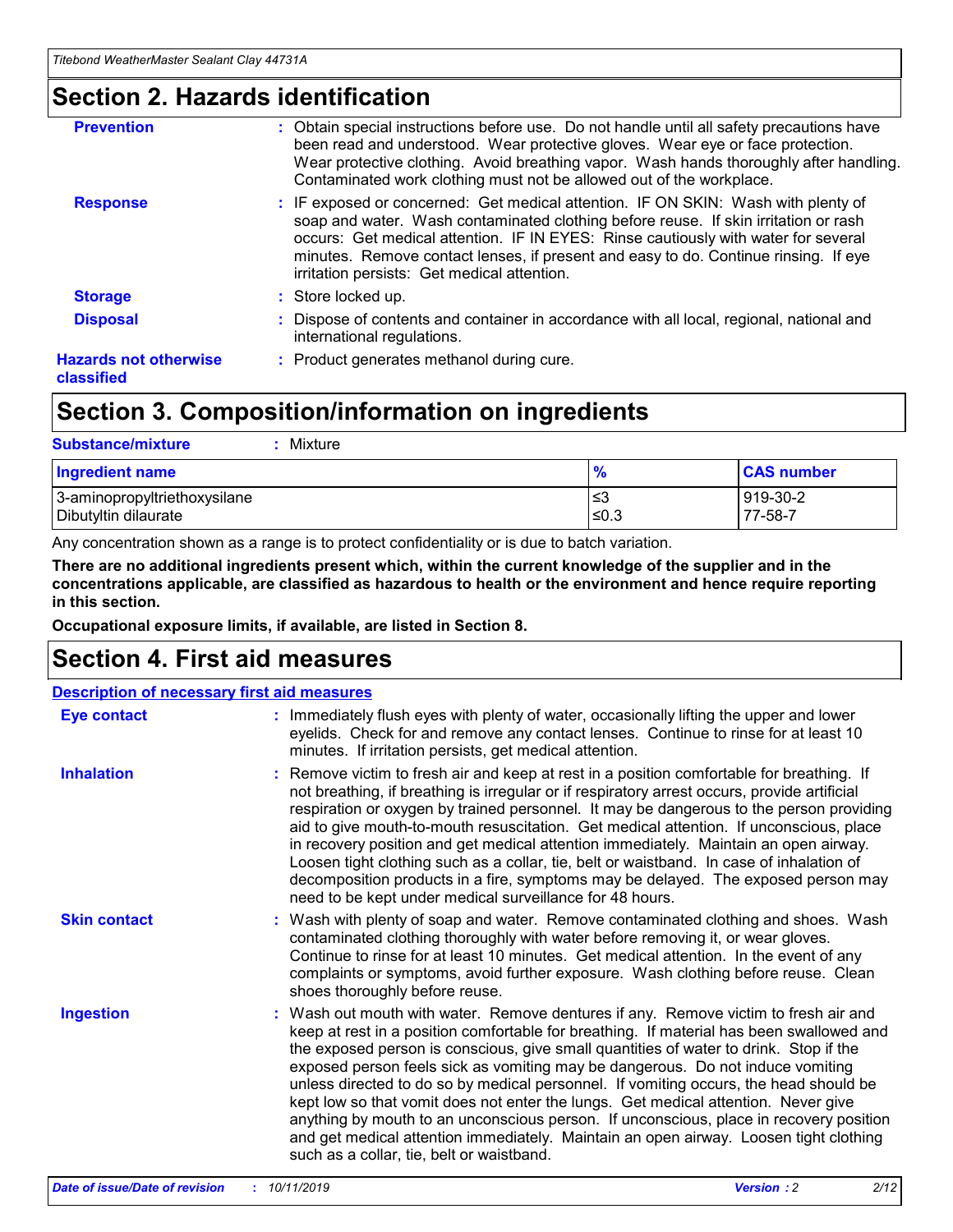## **Section 4. First aid measures**

| Most important symptoms/effects, acute and delayed |  |                                                                                                                                                                                                                                                                                                                                                                                                                 |  |  |
|----------------------------------------------------|--|-----------------------------------------------------------------------------------------------------------------------------------------------------------------------------------------------------------------------------------------------------------------------------------------------------------------------------------------------------------------------------------------------------------------|--|--|
| <b>Potential acute health effects</b>              |  |                                                                                                                                                                                                                                                                                                                                                                                                                 |  |  |
| <b>Eye contact</b>                                 |  | : May cause eye irritation.                                                                                                                                                                                                                                                                                                                                                                                     |  |  |
| <b>Inhalation</b>                                  |  | : No known significant effects or critical hazards.                                                                                                                                                                                                                                                                                                                                                             |  |  |
| <b>Skin contact</b>                                |  | : May cause skin irritation.                                                                                                                                                                                                                                                                                                                                                                                    |  |  |
| <b>Ingestion</b>                                   |  | : No known significant effects or critical hazards.                                                                                                                                                                                                                                                                                                                                                             |  |  |
| Over-exposure signs/symptoms                       |  |                                                                                                                                                                                                                                                                                                                                                                                                                 |  |  |
| <b>Eye contact</b>                                 |  | : Adverse symptoms may include the following:<br>irritation<br>watering<br>redness                                                                                                                                                                                                                                                                                                                              |  |  |
| <b>Inhalation</b>                                  |  | : Adverse symptoms may include the following:<br>reduced fetal weight<br>increase in fetal deaths<br>skeletal malformations                                                                                                                                                                                                                                                                                     |  |  |
| <b>Skin contact</b>                                |  | : Adverse symptoms may include the following:<br>irritation<br>redness<br>reduced fetal weight<br>increase in fetal deaths<br>skeletal malformations                                                                                                                                                                                                                                                            |  |  |
| <b>Ingestion</b>                                   |  | : Adverse symptoms may include the following:<br>reduced fetal weight<br>increase in fetal deaths<br>skeletal malformations                                                                                                                                                                                                                                                                                     |  |  |
|                                                    |  | <b>Indication of immediate medical attention and special treatment needed, if necessary</b>                                                                                                                                                                                                                                                                                                                     |  |  |
| <b>Notes to physician</b>                          |  | : In case of inhalation of decomposition products in a fire, symptoms may be delayed.<br>The exposed person may need to be kept under medical surveillance for 48 hours.                                                                                                                                                                                                                                        |  |  |
| <b>Specific treatments</b>                         |  | : No specific treatment.                                                                                                                                                                                                                                                                                                                                                                                        |  |  |
| <b>Protection of first-aiders</b>                  |  | : No action shall be taken involving any personal risk or without suitable training. If it is<br>suspected that fumes are still present, the rescuer should wear an appropriate mask or<br>self-contained breathing apparatus. It may be dangerous to the person providing aid to<br>give mouth-to-mouth resuscitation. Wash contaminated clothing thoroughly with water<br>before removing it, or wear gloves. |  |  |

**See toxicological information (Section 11)**

### **Section 5. Fire-fighting measures**

| <b>Extinguishing media</b>                             |                                                                                                                                                                                                     |
|--------------------------------------------------------|-----------------------------------------------------------------------------------------------------------------------------------------------------------------------------------------------------|
| <b>Suitable extinguishing</b><br>media                 | : Use an extinguishing agent suitable for the surrounding fire.                                                                                                                                     |
| <b>Unsuitable extinguishing</b><br>media               | : None known.                                                                                                                                                                                       |
| <b>Specific hazards arising</b><br>from the chemical   | : In a fire or if heated, a pressure increase will occur and the container may burst.                                                                                                               |
| <b>Hazardous thermal</b><br>decomposition products     | : Decomposition products may include the following materials:<br>carbon dioxide<br>carbon monoxide<br>nitrogen oxides<br>metal oxide/oxides                                                         |
| <b>Special protective actions</b><br>for fire-fighters | : Promptly isolate the scene by removing all persons from the vicinity of the incident if<br>there is a fire. No action shall be taken involving any personal risk or without suitable<br>training. |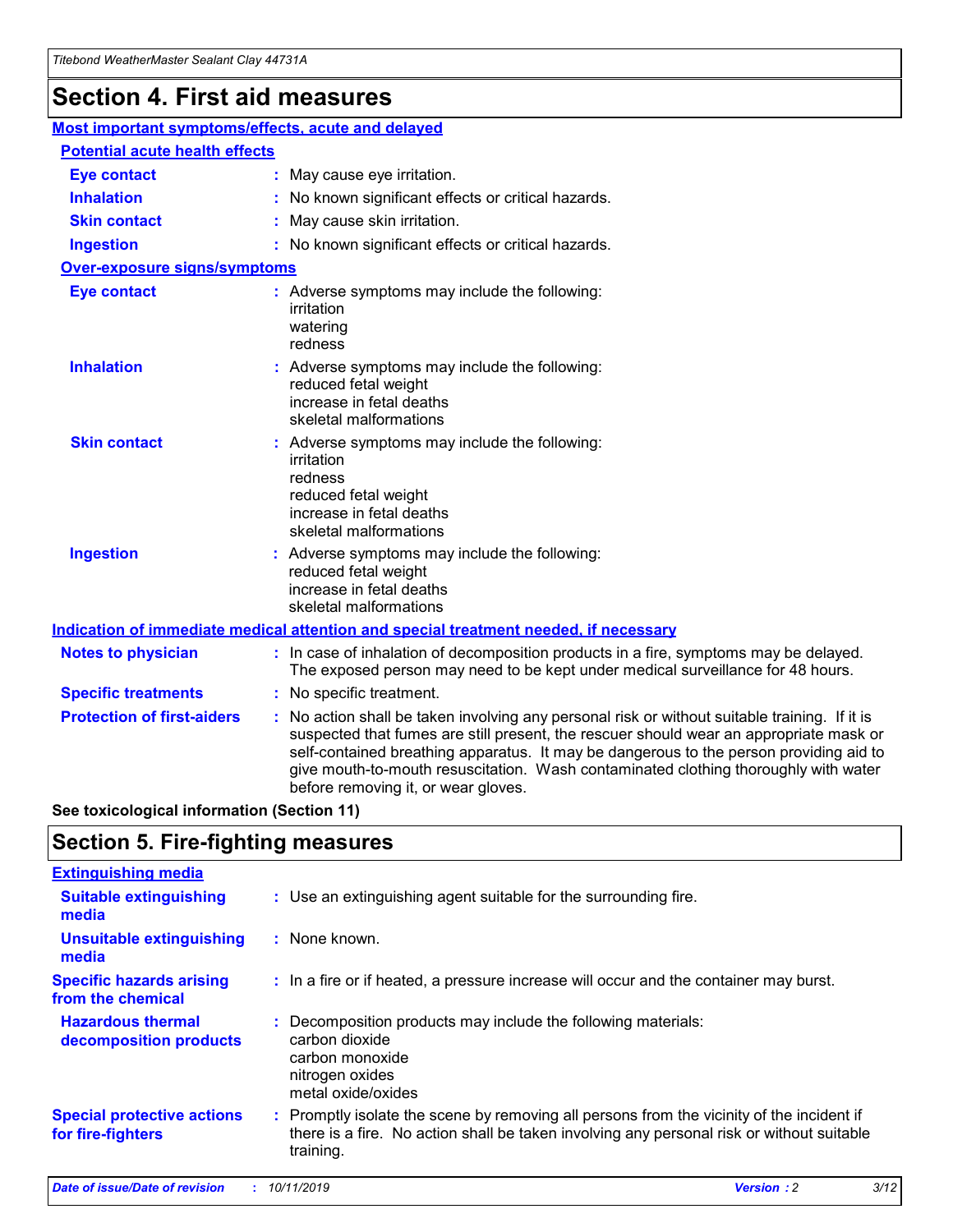### **Section 5. Fire-fighting measures**

**Special protective equipment for fire-fighters** Fire-fighters should wear appropriate protective equipment and self-contained breathing **:** apparatus (SCBA) with a full face-piece operated in positive pressure mode.

### **Section 6. Accidental release measures**

#### **Personal precautions, protective equipment and emergency procedures**

| For non-emergency<br>personnel                               | : No action shall be taken involving any personal risk or without suitable training.<br>Evacuate surrounding areas. Keep unnecessary and unprotected personnel from<br>entering. Do not touch or walk through spilled material. Avoid breathing vapor or mist.<br>Provide adequate ventilation. Wear appropriate respirator when ventilation is<br>inadequate. Put on appropriate personal protective equipment.                                                                                                                                                                                                                                                                                             |
|--------------------------------------------------------------|--------------------------------------------------------------------------------------------------------------------------------------------------------------------------------------------------------------------------------------------------------------------------------------------------------------------------------------------------------------------------------------------------------------------------------------------------------------------------------------------------------------------------------------------------------------------------------------------------------------------------------------------------------------------------------------------------------------|
| For emergency responders                                     | : If specialized clothing is required to deal with the spillage, take note of any information in<br>Section 8 on suitable and unsuitable materials. See also the information in "For non-<br>emergency personnel".                                                                                                                                                                                                                                                                                                                                                                                                                                                                                           |
| <b>Environmental precautions</b>                             | : Avoid dispersal of spilled material and runoff and contact with soil, waterways, drains<br>and sewers. Inform the relevant authorities if the product has caused environmental<br>pollution (sewers, waterways, soil or air).                                                                                                                                                                                                                                                                                                                                                                                                                                                                              |
| <b>Methods and materials for containment and cleaning up</b> |                                                                                                                                                                                                                                                                                                                                                                                                                                                                                                                                                                                                                                                                                                              |
| <b>Small spill</b>                                           | : Stop leak if without risk. Move containers from spill area. Dilute with water and mop up<br>if water-soluble. Alternatively, or if water-insoluble, absorb with an inert dry material and<br>place in an appropriate waste disposal container. Dispose of via a licensed waste<br>disposal contractor.                                                                                                                                                                                                                                                                                                                                                                                                     |
| <b>Large spill</b>                                           | : Stop leak if without risk. Move containers from spill area. Approach release from<br>upwind. Prevent entry into sewers, water courses, basements or confined areas. Wash<br>spillages into an effluent treatment plant or proceed as follows. Contain and collect<br>spillage with non-combustible, absorbent material e.g. sand, earth, vermiculite or<br>diatomaceous earth and place in container for disposal according to local regulations<br>(see Section 13). Dispose of via a licensed waste disposal contractor. Contaminated<br>absorbent material may pose the same hazard as the spilled product. Note: see<br>Section 1 for emergency contact information and Section 13 for waste disposal. |

### **Section 7. Handling and storage**

| <b>Precautions for safe handling</b>                                             |                                                                                                                                                                                                                                                                                                                                                                                                                                                                                                                                                                                                                                                                                                                                                                                                                                                  |
|----------------------------------------------------------------------------------|--------------------------------------------------------------------------------------------------------------------------------------------------------------------------------------------------------------------------------------------------------------------------------------------------------------------------------------------------------------------------------------------------------------------------------------------------------------------------------------------------------------------------------------------------------------------------------------------------------------------------------------------------------------------------------------------------------------------------------------------------------------------------------------------------------------------------------------------------|
| <b>Protective measures</b>                                                       | : Put on appropriate personal protective equipment (see Section 8). Persons with a<br>history of skin sensitization problems should not be employed in any process in which<br>this product is used. Avoid exposure - obtain special instructions before use. Avoid<br>exposure during pregnancy. Do not handle until all safety precautions have been read<br>and understood. Do not get in eyes or on skin or clothing. Do not ingest. Avoid<br>breathing vapor or mist. If during normal use the material presents a respiratory hazard,<br>use only with adequate ventilation or wear appropriate respirator. Keep in the original<br>container or an approved alternative made from a compatible material, kept tightly<br>closed when not in use. Empty containers retain product residue and can be hazardous.<br>Do not reuse container. |
| <b>Advice on general</b><br>occupational hygiene                                 | : Eating, drinking and smoking should be prohibited in areas where this material is<br>handled, stored and processed. Workers should wash hands and face before eating,<br>drinking and smoking. Remove contaminated clothing and protective equipment before<br>entering eating areas. See also Section 8 for additional information on hygiene<br>measures.                                                                                                                                                                                                                                                                                                                                                                                                                                                                                    |
| <b>Conditions for safe storage,</b><br>including any<br><b>incompatibilities</b> | Store between the following temperatures: 0 to 120°C (32 to 248°F). Store in<br>accordance with local regulations. Store in original container protected from direct<br>sunlight in a dry, cool and well-ventilated area, away from incompatible materials (see<br>Section 10) and food and drink. Store locked up. Keep container tightly closed and<br>sealed until ready for use. Containers that have been opened must be carefully<br>resealed and kept upright to prevent leakage. Do not store in unlabeled containers.<br>Use appropriate containment to avoid environmental contamination. See Section 10 for<br>incompatible materials before handling or use.                                                                                                                                                                         |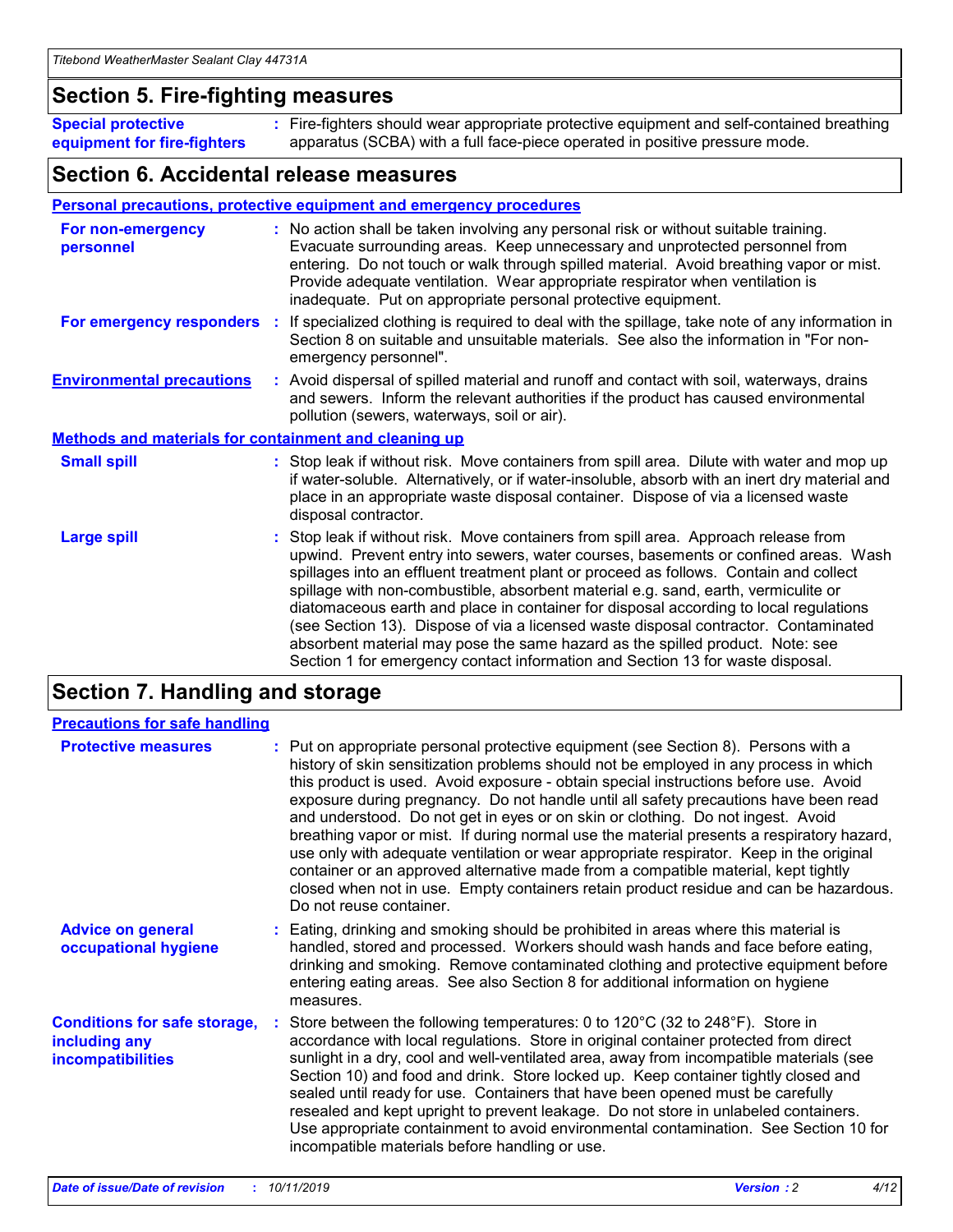## **Section 8. Exposure controls/personal protection**

#### **Control parameters**

#### **Occupational exposure limits**

| <b>Ingredient name</b>                               |    |                        | <b>Exposure limits</b>                                                                                                                                                                                                                                                                                                                                                                                                                                                                                                                                                                                                 |
|------------------------------------------------------|----|------------------------|------------------------------------------------------------------------------------------------------------------------------------------------------------------------------------------------------------------------------------------------------------------------------------------------------------------------------------------------------------------------------------------------------------------------------------------------------------------------------------------------------------------------------------------------------------------------------------------------------------------------|
| 3-aminopropyltriethoxysilane<br>Dibutyltin dilaurate |    |                        | None.<br>ACGIH TLV (United States, 3/2019). Absorbed through skin.<br>Notes: as Sn<br>TWA: $0.1 \text{ mg/m}^3$ , (as Sn) 8 hours.<br>STEL: 0.2 mg/m <sup>3</sup> , (as Sn) 15 minutes.<br>NIOSH REL (United States, 10/2016). Absorbed through skin.<br>Notes: as Sn<br>TWA: 0.1 mg/m <sup>3</sup> , (as Sn) 10 hours.<br>OSHA PEL (United States, 5/2018). Notes: as Sn<br>TWA: 0.1 mg/m <sup>3</sup> , (as Sn) 8 hours.<br>OSHA PEL 1989 (United States, 3/1989). Absorbed through skin.<br>Notes: measured as Sn<br>TWA: 0.1 mg/m <sup>3</sup> , (measured as Sn) 8 hours. Form: Organic                           |
| <b>Appropriate engineering</b><br>controls           |    |                        | : If user operations generate dust, fumes, gas, vapor or mist, use process enclosures,<br>local exhaust ventilation or other engineering controls to keep worker exposure to<br>airborne contaminants below any recommended or statutory limits.                                                                                                                                                                                                                                                                                                                                                                       |
| <b>Environmental exposure</b><br>controls            |    |                        | Emissions from ventilation or work process equipment should be checked to ensure<br>they comply with the requirements of environmental protection legislation. In some<br>cases, fume scrubbers, filters or engineering modifications to the process equipment<br>will be necessary to reduce emissions to acceptable levels.                                                                                                                                                                                                                                                                                          |
| <b>Individual protection measures</b>                |    |                        |                                                                                                                                                                                                                                                                                                                                                                                                                                                                                                                                                                                                                        |
| <b>Hygiene measures</b>                              |    |                        | : Wash hands, forearms and face thoroughly after handling chemical products, before<br>eating, smoking and using the lavatory and at the end of the working period.<br>Appropriate techniques should be used to remove potentially contaminated clothing.<br>Contaminated work clothing should not be allowed out of the workplace. Wash<br>contaminated clothing before reusing. Ensure that eyewash stations and safety<br>showers are close to the workstation location.                                                                                                                                            |
| <b>Eye/face protection</b>                           |    |                        | Safety eyewear complying with an approved standard should be used when a risk<br>assessment indicates this is necessary to avoid exposure to liquid splashes, mists,<br>gases or dusts. If contact is possible, the following protection should be worn, unless<br>the assessment indicates a higher degree of protection: chemical splash goggles.                                                                                                                                                                                                                                                                    |
| <b>Skin protection</b>                               |    |                        |                                                                                                                                                                                                                                                                                                                                                                                                                                                                                                                                                                                                                        |
| <b>Hand protection</b>                               |    |                        | : Chemical-resistant, impervious gloves complying with an approved standard should be<br>worn at all times when handling chemical products if a risk assessment indicates this is<br>necessary. Considering the parameters specified by the glove manufacturer, check<br>during use that the gloves are still retaining their protective properties. It should be<br>noted that the time to breakthrough for any glove material may be different for different<br>glove manufacturers. In the case of mixtures, consisting of several substances, the<br>protection time of the gloves cannot be accurately estimated. |
| <b>Body protection</b>                               |    | handling this product. | Personal protective equipment for the body should be selected based on the task being<br>performed and the risks involved and should be approved by a specialist before                                                                                                                                                                                                                                                                                                                                                                                                                                                |
| <b>Other skin protection</b>                         |    |                        | : Appropriate footwear and any additional skin protection measures should be selected<br>based on the task being performed and the risks involved and should be approved by a<br>specialist before handling this product.                                                                                                                                                                                                                                                                                                                                                                                              |
| <b>Respiratory protection</b>                        | ÷. | aspects of use.        | Based on the hazard and potential for exposure, select a respirator that meets the<br>appropriate standard or certification. Respirators must be used according to a<br>respiratory protection program to ensure proper fitting, training, and other important                                                                                                                                                                                                                                                                                                                                                         |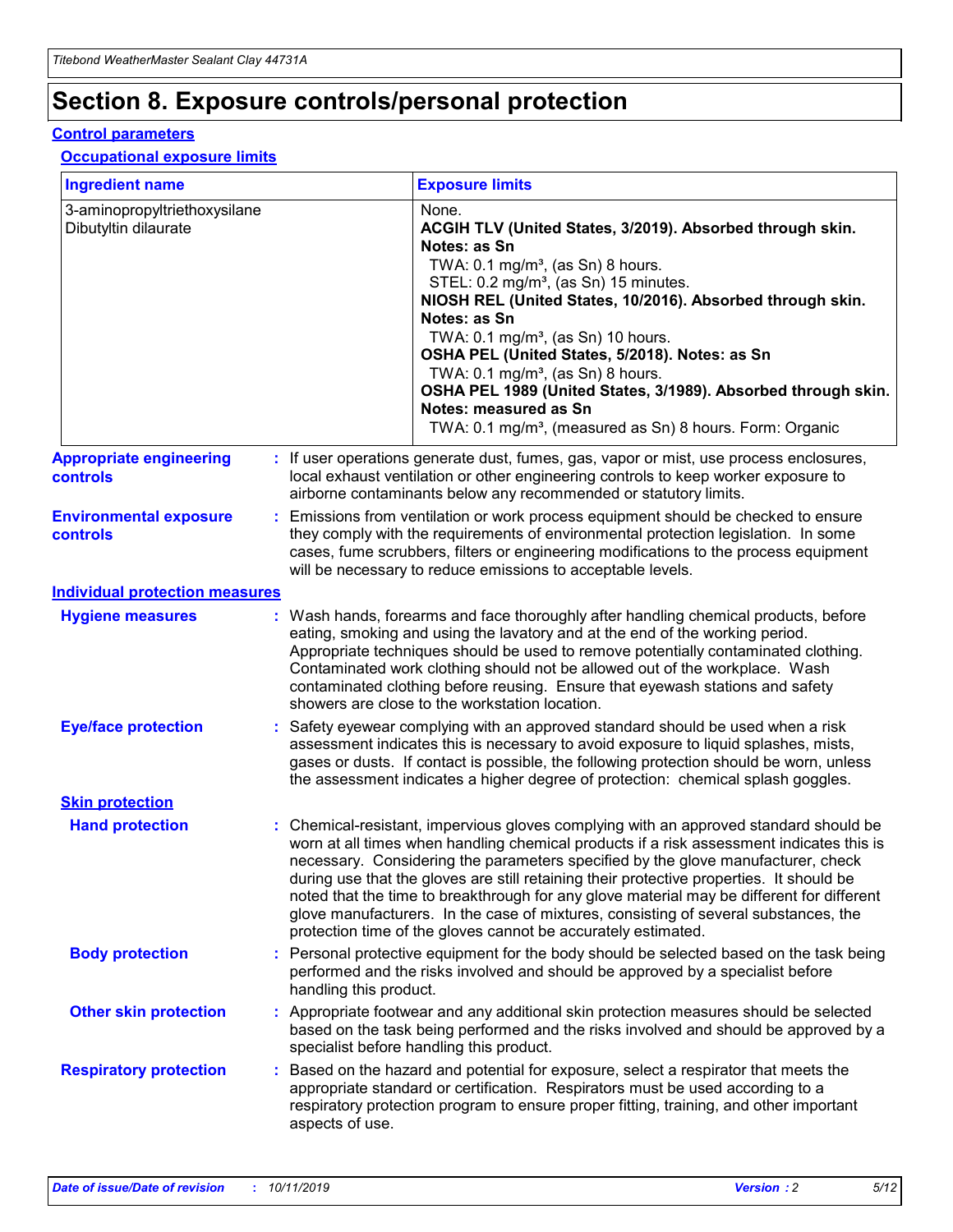### **Section 9. Physical and chemical properties**

#### **Appearance**

| <b>Physical state</b>                             | : Liquid. [Paste.]                                              |
|---------------------------------------------------|-----------------------------------------------------------------|
| Color                                             | Clay.                                                           |
| Odor                                              | : None [Slight]                                                 |
| <b>Odor threshold</b>                             | : Not available.                                                |
| рH                                                | : Not applicable.                                               |
| <b>Melting point</b>                              | : Not available.                                                |
| <b>Boiling point</b>                              | : >100°C (>212°F)                                               |
| <b>Flash point</b>                                | : Closed cup: >200°C (>392°F) [Setaflash.]                      |
| <b>Evaporation rate</b>                           | $:$ <1 (butyl acetate = 1)                                      |
| <b>Flammability (solid, gas)</b>                  | : Not available.                                                |
| Lower and upper explosive<br>(flammable) limits   | : Not available.                                                |
| <b>VOC (less water, less</b><br>exempt solvents)  | : 0 g/l                                                         |
| <b>Volatility</b>                                 | $: 0\%$ (w/w)                                                   |
| <b>Vapor density</b>                              | : Not available.                                                |
| <b>Relative density</b>                           | : 1.4329                                                        |
| <b>Solubility</b>                                 | Insoluble in the following materials: cold water and hot water. |
| <b>Solubility in water</b>                        | : Not available.                                                |
| <b>Partition coefficient: n-</b><br>octanol/water | $:$ Not available.                                              |
| <b>Auto-ignition temperature</b>                  | : Not available.                                                |
| <b>Decomposition temperature</b>                  | : Not available.                                                |
| <b>Viscosity</b>                                  |                                                                 |

### **Section 10. Stability and reactivity**

| <b>Reactivity</b>                            |    | : No specific test data related to reactivity available for this product or its ingredients.            |
|----------------------------------------------|----|---------------------------------------------------------------------------------------------------------|
| <b>Chemical stability</b>                    |    | : The product is stable.                                                                                |
| <b>Possibility of hazardous</b><br>reactions |    | : Under normal conditions of storage and use, hazardous reactions will not occur.                       |
| <b>Conditions to avoid</b>                   |    | : No specific data.                                                                                     |
| <b>Incompatible materials</b>                | ٠. | No specific data.                                                                                       |
| <b>Hazardous decomposition</b><br>products   | ÷. | Under normal conditions of storage and use, hazardous decomposition products should<br>not be produced. |

### **Section 11. Toxicological information**

### **Information on toxicological effects**

#### **Acute toxicity**

| <b>Product/ingredient name</b> | <b>Result</b>           | <b>Species</b> | <b>Dose</b>                | <b>Exposure</b> |
|--------------------------------|-------------------------|----------------|----------------------------|-----------------|
| 3-aminopropyltriethoxysilane   | <b>ILD50 Dermal</b>     | Rabbit         | 4.29 g/kg                  |                 |
| Dibutyltin dilaurate           | ILD50 Oral<br>LD50 Oral | Rat<br>Rat     | $1.57$ g/kg<br>175 $mg/kg$ |                 |
|                                |                         |                |                            |                 |

**Irritation/Corrosion**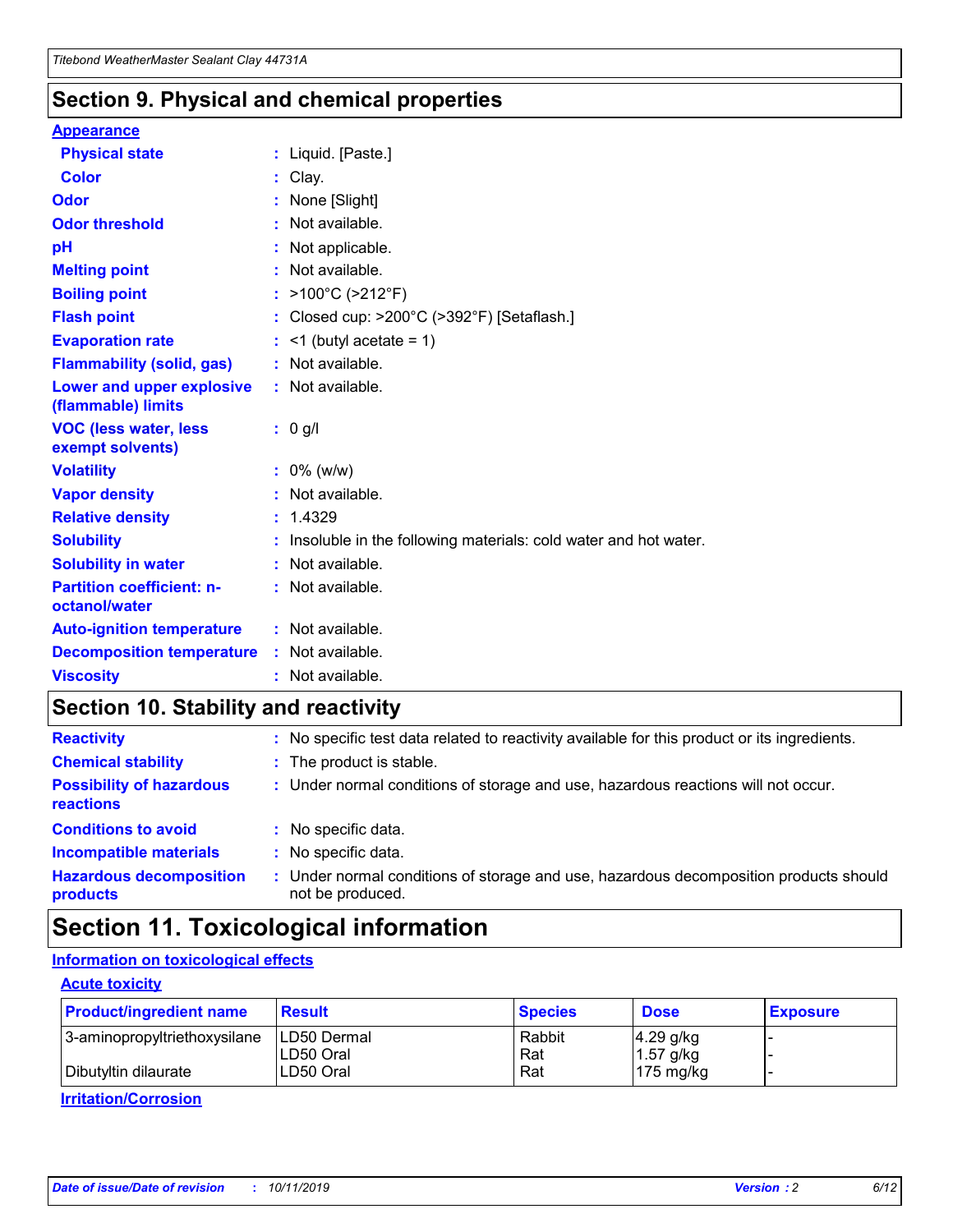## **Section 11. Toxicological information**

| <b>Product/ingredient name</b> | <b>Result</b>            | <b>Species</b> | <b>Score</b> | <b>Exposure</b>           | <b>Observation</b> |
|--------------------------------|--------------------------|----------------|--------------|---------------------------|--------------------|
| 3-aminopropyltriethoxysilane   | Eyes - Mild irritant     | Rabbit         |              | $100$ mg                  |                    |
|                                | Eyes - Severe irritant   | Rabbit         |              | 24 hours 750              |                    |
|                                |                          |                |              | ug                        |                    |
|                                | Skin - Severe irritant   | Rabbit         |              | 24 hours 5                | -                  |
| Dibutyltin dilaurate           | Eyes - Moderate irritant | Rabbit         |              | mq<br><b>24 hours 100</b> |                    |
|                                |                          |                |              | mg                        |                    |
|                                | Skin - Severe irritant   | Rabbit         |              | 500 mg                    |                    |

#### **Sensitization**

Not available.

#### **Mutagenicity**

Not available.

#### **Carcinogenicity**

Not available.

#### **Reproductive toxicity**

Not available.

#### **Teratogenicity**

Not available.

#### **Specific target organ toxicity (single exposure)**

Not available.

#### **Specific target organ toxicity (repeated exposure)**

| <b>Name</b>                                                                         |                                                                            | <b>Category</b>                                     | <b>Route of</b><br>exposure | <b>Target organs</b> |
|-------------------------------------------------------------------------------------|----------------------------------------------------------------------------|-----------------------------------------------------|-----------------------------|----------------------|
| Dibutyltin dilaurate                                                                |                                                                            | Category 1                                          | -                           | respiratory system   |
| <b>Aspiration hazard</b><br>Not available.                                          |                                                                            |                                                     |                             |                      |
| <b>Information on the likely</b><br>routes of exposure                              | : Not available.                                                           |                                                     |                             |                      |
| <b>Potential acute health effects</b>                                               |                                                                            |                                                     |                             |                      |
| <b>Eye contact</b>                                                                  | : May cause eye irritation.                                                |                                                     |                             |                      |
| <b>Inhalation</b>                                                                   |                                                                            | : No known significant effects or critical hazards. |                             |                      |
| <b>Skin contact</b>                                                                 | : May cause skin irritation.                                               |                                                     |                             |                      |
| <b>Ingestion</b>                                                                    |                                                                            | : No known significant effects or critical hazards. |                             |                      |
| <b>Symptoms related to the physical, chemical and toxicological characteristics</b> |                                                                            |                                                     |                             |                      |
| <b>Eye contact</b>                                                                  | irritation<br>watering<br>redness                                          | : Adverse symptoms may include the following:       |                             |                      |
| <b>Inhalation</b>                                                                   | reduced fetal weight<br>increase in fetal deaths<br>skeletal malformations | : Adverse symptoms may include the following:       |                             |                      |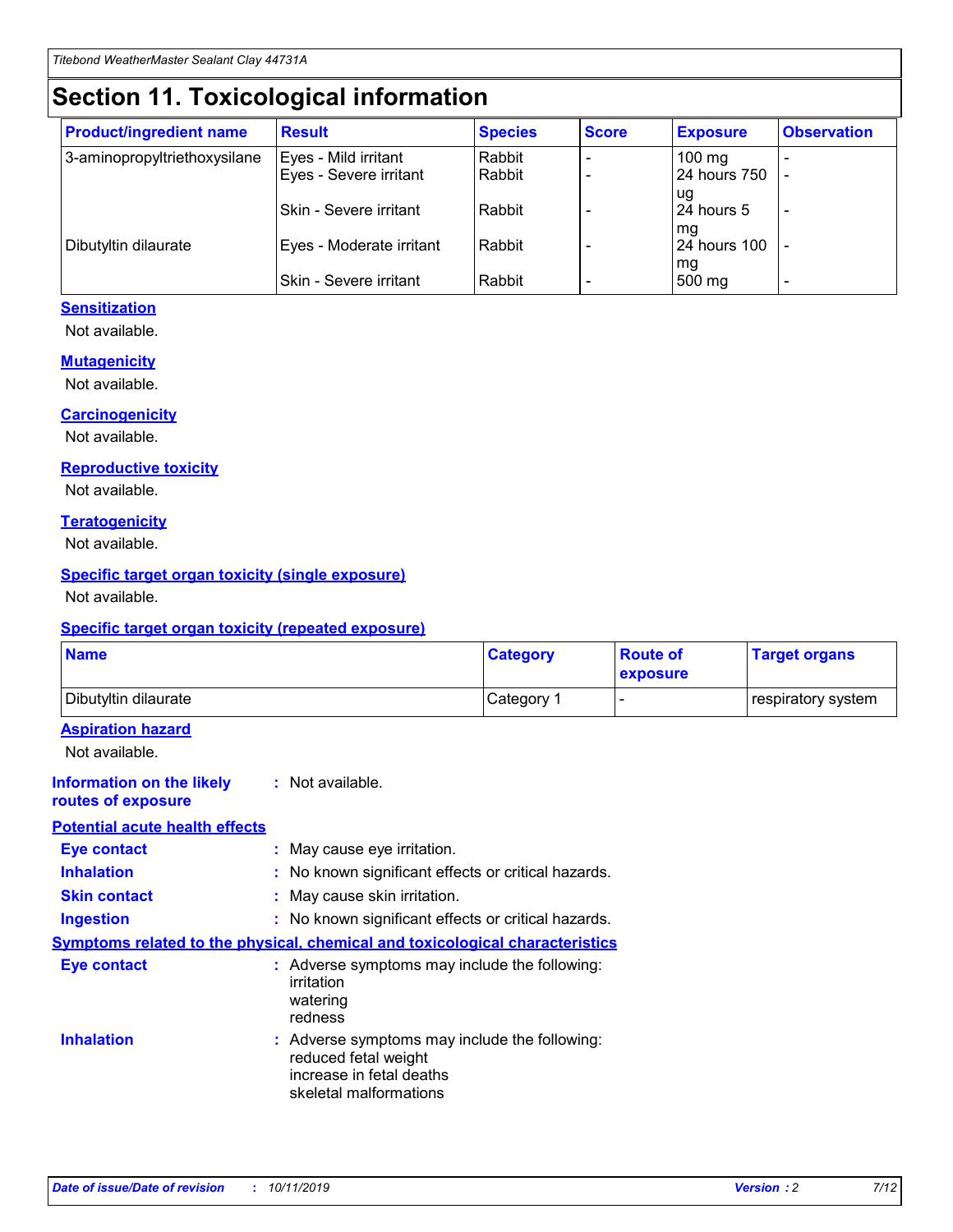## **Section 11. Toxicological information**

| <b>Skin contact</b>                     | : Adverse symptoms may include the following:<br>irritation<br>redness<br>reduced fetal weight<br>increase in fetal deaths<br>skeletal malformations |
|-----------------------------------------|------------------------------------------------------------------------------------------------------------------------------------------------------|
| <b>Ingestion</b>                        | : Adverse symptoms may include the following:<br>reduced fetal weight<br>increase in fetal deaths<br>skeletal malformations                          |
|                                         | Delayed and immediate effects and also chronic effects from short and long term exposure                                                             |
| <b>Short term exposure</b>              |                                                                                                                                                      |
| <b>Potential immediate</b><br>effects   | : Not available.                                                                                                                                     |
| <b>Potential delayed effects</b>        | : Not available.                                                                                                                                     |
| <b>Long term exposure</b>               |                                                                                                                                                      |
| <b>Potential immediate</b><br>effects   | : Not available.                                                                                                                                     |
| <b>Potential delayed effects</b>        | : Not available.                                                                                                                                     |
| <b>Potential chronic health effects</b> |                                                                                                                                                      |
| Not available.                          |                                                                                                                                                      |
| <b>General</b>                          | : Once sensitized, a severe allergic reaction may occur when subsequently exposed to<br>very low levels.                                             |
| <b>Carcinogenicity</b>                  | : No known significant effects or critical hazards.                                                                                                  |
| <b>Mutagenicity</b>                     | No known significant effects or critical hazards.                                                                                                    |
| <b>Teratogenicity</b>                   | May damage the unborn child.                                                                                                                         |
| <b>Developmental effects</b>            | No known significant effects or critical hazards.                                                                                                    |
| <b>Fertility effects</b>                | : May damage fertility.                                                                                                                              |
| <b>Numerical measures of toxicity</b>   |                                                                                                                                                      |
| <b>Acute toxicity estimates</b>         |                                                                                                                                                      |
|                                         |                                                                                                                                                      |

Not available.

## **Section 12. Ecological information**

#### **Toxicity**

| <b>Product/ingredient name</b> | <b>Result</b>                     | <b>Species</b>                       | <b>Exposure</b> |
|--------------------------------|-----------------------------------|--------------------------------------|-----------------|
| Dibutyltin dilaurate           | Chronic EC10 > 2 mg/l Fresh water | Algae - Scenedesmus<br>I subspicatus | l 96 hours i    |

#### **Persistence and degradability**

| <b>Product/ingredient name</b> | Test                                                                           | <b>Result</b>  |                   | <b>Dose</b> | <b>Inoculum</b>         |
|--------------------------------|--------------------------------------------------------------------------------|----------------|-------------------|-------------|-------------------------|
| Dibutyltin dilaurate           | OECD 301F<br>Ready<br>Biodegradability -<br>Manometric<br>Respirometry<br>Test | 23 % - 28 days |                   |             |                         |
| <b>Product/ingredient name</b> | <b>Aquatic half-life</b>                                                       |                | <b>Photolysis</b> |             | <b>Biodegradability</b> |
| Dibutyltin dilaurate           |                                                                                |                |                   |             | Inherent                |

### **Bioaccumulative potential**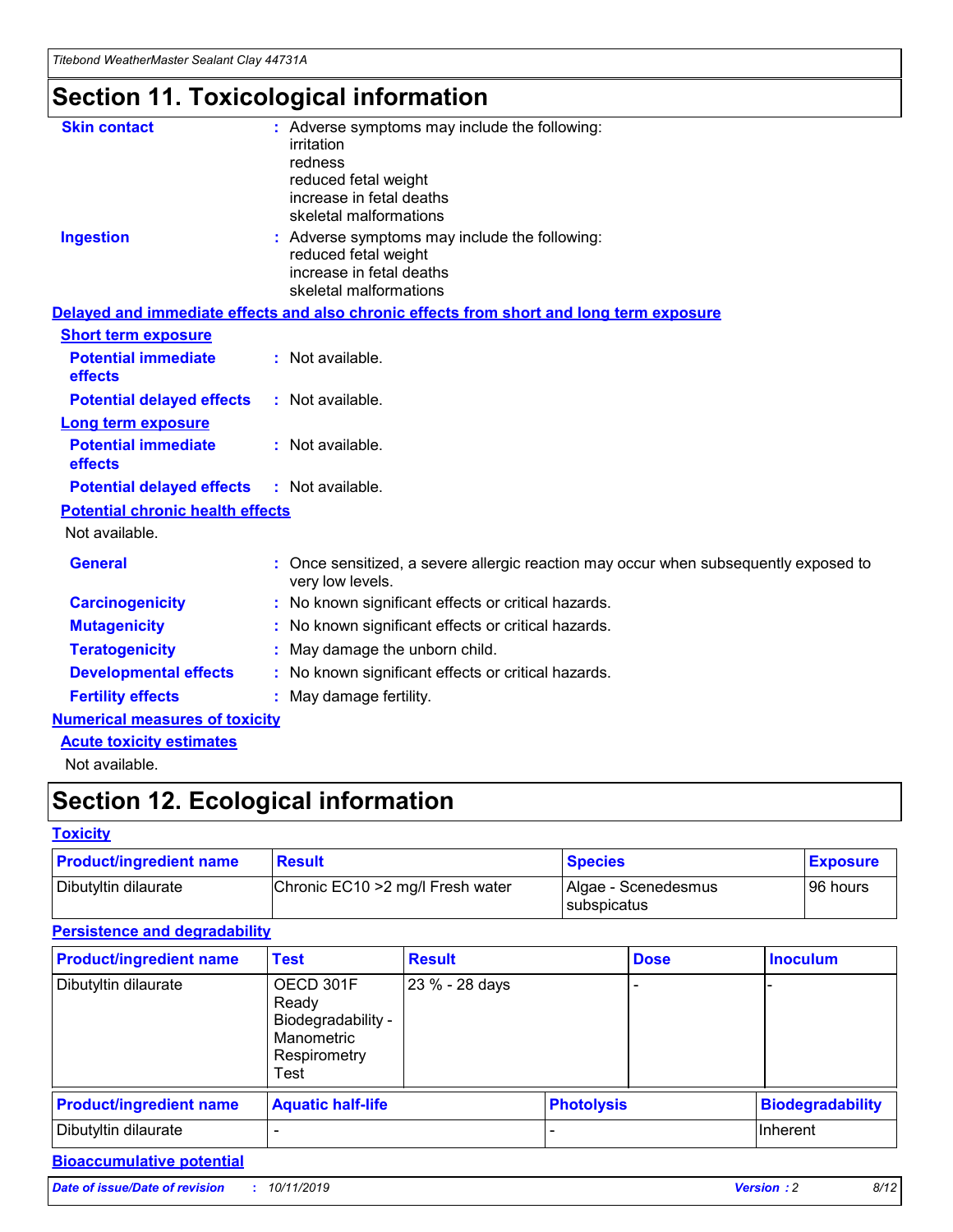## **Section 12. Ecological information**

| <b>Product/ingredient name</b>                       | ∣LoqP <sub>ow</sub> | <b>BCF</b>  | <b>Potential</b> |
|------------------------------------------------------|---------------------|-------------|------------------|
| 3-aminopropyltriethoxysilane<br>Dibutyltin dilaurate | 4.44                | 3.4<br>2.91 | low<br>low       |

#### **Mobility in soil**

| <i></i>                                                       |                                                     |
|---------------------------------------------------------------|-----------------------------------------------------|
| <b>Soil/water partition</b><br>coefficient (K <sub>oc</sub> ) | : Not available.                                    |
| <b>Other adverse effects</b>                                  | : No known significant effects or critical hazards. |

### **Section 13. Disposal considerations**

**Disposal methods :**

The generation of waste should be avoided or minimized wherever possible. Disposal of this product, solutions and any by-products should at all times comply with the requirements of environmental protection and waste disposal legislation and any regional local authority requirements. Dispose of surplus and non-recyclable products via a licensed waste disposal contractor. Waste should not be disposed of untreated to the sewer unless fully compliant with the requirements of all authorities with jurisdiction. Waste packaging should be recycled. Incineration or landfill should only be considered when recycling is not feasible. This material and its container must be disposed of in a safe way. Care should be taken when handling emptied containers that have not been cleaned or rinsed out. Empty containers or liners may retain some product residues. Avoid dispersal of spilled material and runoff and contact with soil, waterways, drains and sewers.

## **Section 14. Transport information**

|                                      | <b>DOT</b><br><b>Classification</b> | <b>TDG</b><br><b>Classification</b> | <b>Mexico</b><br><b>Classification</b> | <b>ADR/RID</b>           | <b>IMDG</b>              | <b>IATA</b>              |
|--------------------------------------|-------------------------------------|-------------------------------------|----------------------------------------|--------------------------|--------------------------|--------------------------|
| <b>UN number</b>                     | Not regulated.                      | Not regulated.                      | Not regulated.                         | Not regulated.           | Not regulated.           | Not regulated.           |
| <b>UN proper</b><br>shipping name    | $\qquad \qquad \blacksquare$        |                                     |                                        |                          |                          |                          |
| <b>Transport</b><br>hazard class(es) | $\blacksquare$                      | $\blacksquare$                      | $\blacksquare$                         | $\overline{\phantom{a}}$ | $\blacksquare$           | $\blacksquare$           |
| <b>Packing group</b>                 | $\overline{\phantom{a}}$            | $\overline{\phantom{0}}$            | $\overline{\phantom{0}}$               | -                        | $\overline{\phantom{0}}$ | $\overline{\phantom{a}}$ |
| <b>Environmental</b><br>hazards      | No.                                 | No.                                 | No.                                    | No.                      | No.                      | No.                      |

## **Section 15. Regulatory information**

#### **U.S. Federal regulations**

#### **SARA 302/304**

#### **Composition/information on ingredients**

No products were found.

**SARA 304 RQ :** Not applicable.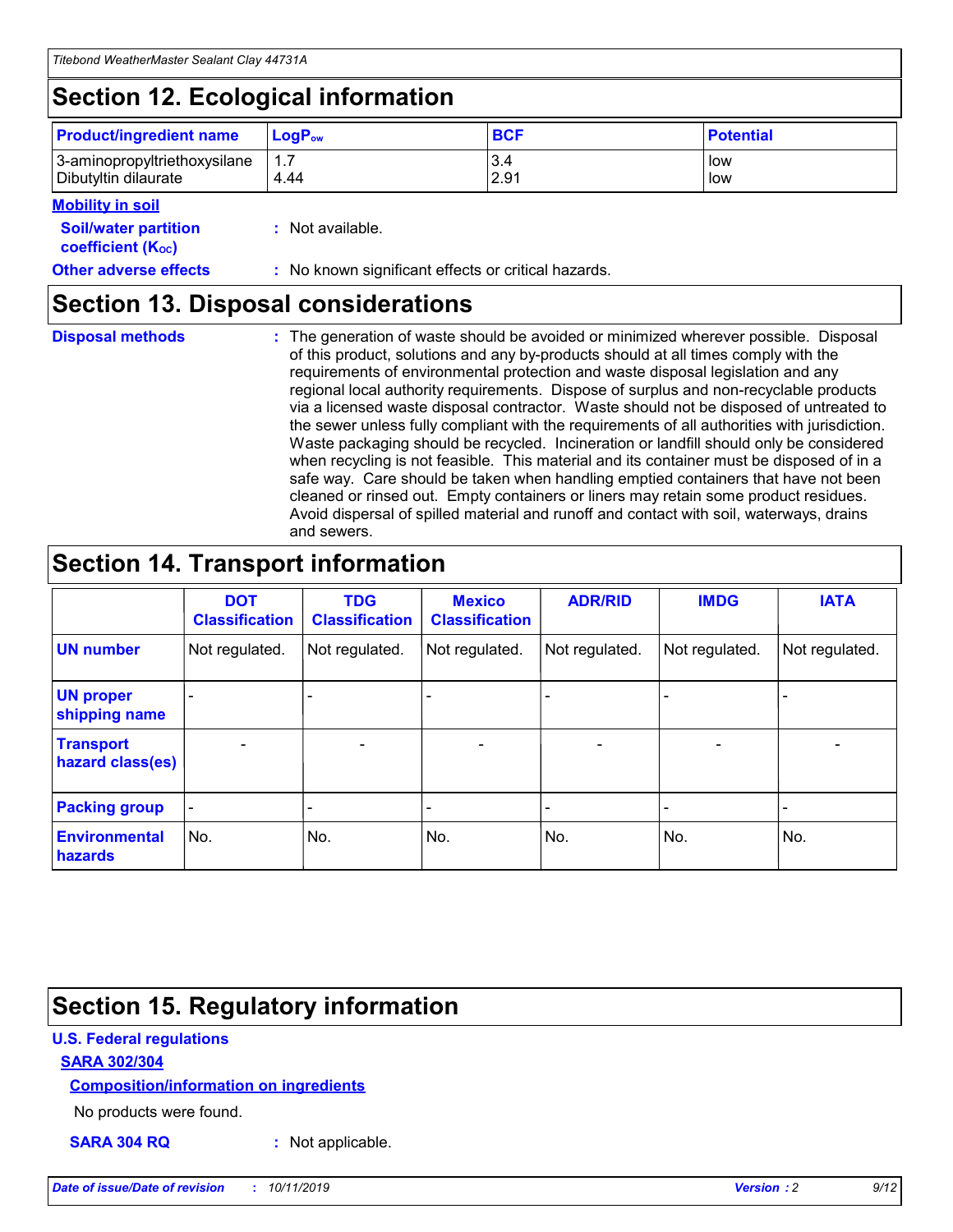### **Section 15. Regulatory information**

#### **SARA 311/312**

**Classification :** EYE IRRITATION - Category 2B SKIN SENSITIZATION - Category 1 TOXIC TO REPRODUCTION (Fertility) - Category 1B TOXIC TO REPRODUCTION (Unborn child) - Category 1B

#### **Composition/information on ingredients**

| <b>Name</b>                  | $\frac{9}{6}$ | <b>Classification</b>                                                                                            |
|------------------------------|---------------|------------------------------------------------------------------------------------------------------------------|
| 3-aminopropyltriethoxysilane | $\leq$ 3      | <b>FLAMMABLE LIQUIDS - Category 4</b><br><b>ACUTE TOXICITY (oral) - Category 4</b>                               |
|                              |               | SKIN IRRITATION - Category 2<br>EYE IRRITATION - Category 2A                                                     |
| Dibutyltin dilaurate         | ≤0.3          | ACUTE TOXICITY (oral) - Category 3<br>SKIN CORROSION - Category 1C                                               |
|                              |               | SERIOUS EYE DAMAGE - Category 1<br>SKIN SENSITIZATION - Category 1<br><b>GERM CELL MUTAGENICITY - Category 2</b> |
|                              |               | TOXIC TO REPRODUCTION (Fertility) - Category 1B<br>TOXIC TO REPRODUCTION (Unborn child) - Category 1B            |
|                              |               | SPECIFIC TARGET ORGAN TOXICITY (REPEATED<br>EXPOSURE) (respiratory system) - Category 1                          |

#### **State regulations**

| <b>Massachusetts</b> | : None of the components are listed. |
|----------------------|--------------------------------------|
| <b>New York</b>      | : None of the components are listed. |
| <b>New Jersey</b>    | : None of the components are listed. |
| <b>Pennsylvania</b>  | : None of the components are listed. |

#### **California Prop. 65**

**A** WARNING: This product can expose you to methanol, which is known to the State of California to cause birth defects or other reproductive harm. For more information go to www.P65Warnings.ca.gov.

| <b>Ingredient name</b> | No significant risk Maximum<br>level | acceptable dosage<br>level |
|------------------------|--------------------------------------|----------------------------|
| methanol               |                                      | Yes.                       |

#### **International regulations**

**Chemical Weapon Convention List Schedules I, II & III Chemicals** Not listed.

#### **Montreal Protocol**

Not listed.

**Stockholm Convention on Persistent Organic Pollutants**

Not listed.

### **UNECE Aarhus Protocol on POPs and Heavy Metals**

Not listed.

#### **Inventory list**

### **China :** All components are listed or exempted.

**United States TSCA 8(b) inventory :** All components are active or exempted.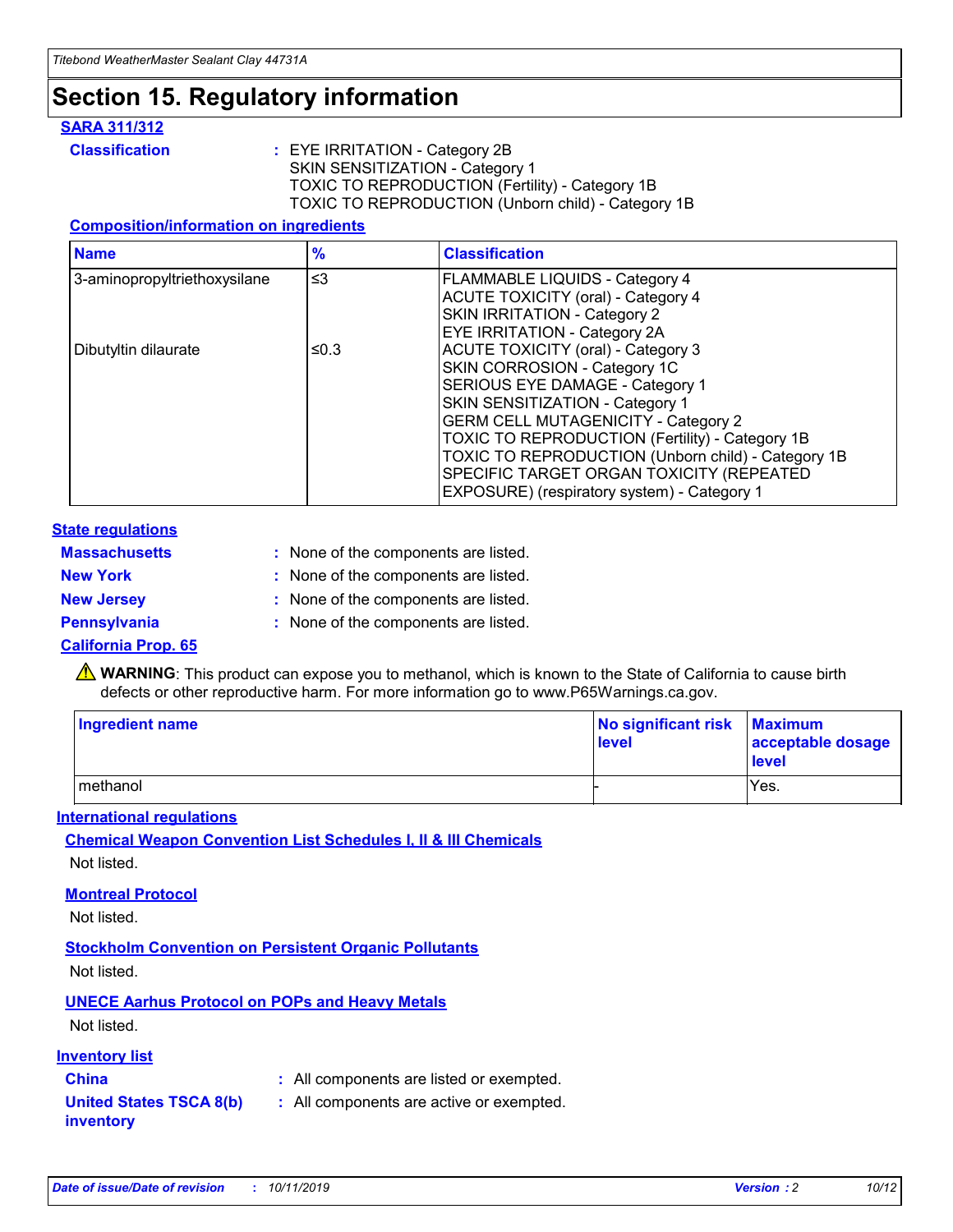## **Section 16. Other information**

**Hazardous Material Information System (U.S.A.)**



**Caution: HMIS® ratings are based on a 0-4 rating scale, with 0 representing minimal hazards or risks, and 4 representing significant hazards or risks. Although HMIS® ratings and the associated label are not required on SDSs or products leaving a facility under 29 CFR 1910.1200, the preparer may choose to provide them. HMIS® ratings are to be used with a fully implemented HMIS® program. HMIS® is a registered trademark and service mark of the American Coatings Association, Inc.**

**The customer is responsible for determining the PPE code for this material. For more information on HMIS® Personal Protective Equipment (PPE) codes, consult the HMIS® Implementation Manual.**

#### **National Fire Protection Association (U.S.A.)**



**Reprinted with permission from NFPA 704-2001, Identification of the Hazards of Materials for Emergency Response Copyright ©1997, National Fire Protection Association, Quincy, MA 02269. This reprinted material is not the complete and official position of the National Fire Protection Association, on the referenced subject which is represented only by the standard in its entirety.**

**Copyright ©2001, National Fire Protection Association, Quincy, MA 02269. This warning system is intended to be interpreted and applied only by properly trained individuals to identify fire, health and reactivity hazards of chemicals. The user is referred to certain limited number of chemicals with recommended classifications in NFPA 49 and NFPA 325, which would be used as a guideline only. Whether the chemicals are classified by NFPA or not, anyone using the 704 systems to classify chemicals does so at their own risk.**

#### **Procedure used to derive the classification**

| <b>Classification</b>                                                                                                                                                    |                                                                                                                                                                                                                                                                                                                                                                                                                                                                                                                                                               | <b>Justification</b>                                                     |
|--------------------------------------------------------------------------------------------------------------------------------------------------------------------------|---------------------------------------------------------------------------------------------------------------------------------------------------------------------------------------------------------------------------------------------------------------------------------------------------------------------------------------------------------------------------------------------------------------------------------------------------------------------------------------------------------------------------------------------------------------|--------------------------------------------------------------------------|
| EYE IRRITATION - Category 2B<br>SKIN SENSITIZATION - Category 1<br>TOXIC TO REPRODUCTION (Fertility) - Category 1B<br>TOXIC TO REPRODUCTION (Unborn child) - Category 1B |                                                                                                                                                                                                                                                                                                                                                                                                                                                                                                                                                               | Expert judgment<br>Expert judgment<br>Expert judgment<br>Expert judgment |
| <b>History</b>                                                                                                                                                           |                                                                                                                                                                                                                                                                                                                                                                                                                                                                                                                                                               |                                                                          |
| <b>Date of printing</b>                                                                                                                                                  | : 4/22/2022                                                                                                                                                                                                                                                                                                                                                                                                                                                                                                                                                   |                                                                          |
| Date of issue/Date of<br>revision                                                                                                                                        | : 10/11/2019                                                                                                                                                                                                                                                                                                                                                                                                                                                                                                                                                  |                                                                          |
| Date of previous issue                                                                                                                                                   | : 10/16/2020                                                                                                                                                                                                                                                                                                                                                                                                                                                                                                                                                  |                                                                          |
| <b>Version</b>                                                                                                                                                           | $\therefore$ 2                                                                                                                                                                                                                                                                                                                                                                                                                                                                                                                                                |                                                                          |
| <b>Key to abbreviations</b>                                                                                                                                              | $:$ ATE = Acute Toxicity Estimate<br><b>BCF</b> = Bioconcentration Factor<br>GHS = Globally Harmonized System of Classification and Labelling of Chemicals<br>IATA = International Air Transport Association<br>IBC = Intermediate Bulk Container<br><b>IMDG = International Maritime Dangerous Goods</b><br>LogPow = logarithm of the octanol/water partition coefficient<br>MARPOL = International Convention for the Prevention of Pollution From Ships, 1973<br>as modified by the Protocol of 1978. ("Marpol" = marine pollution)<br>UN = United Nations |                                                                          |